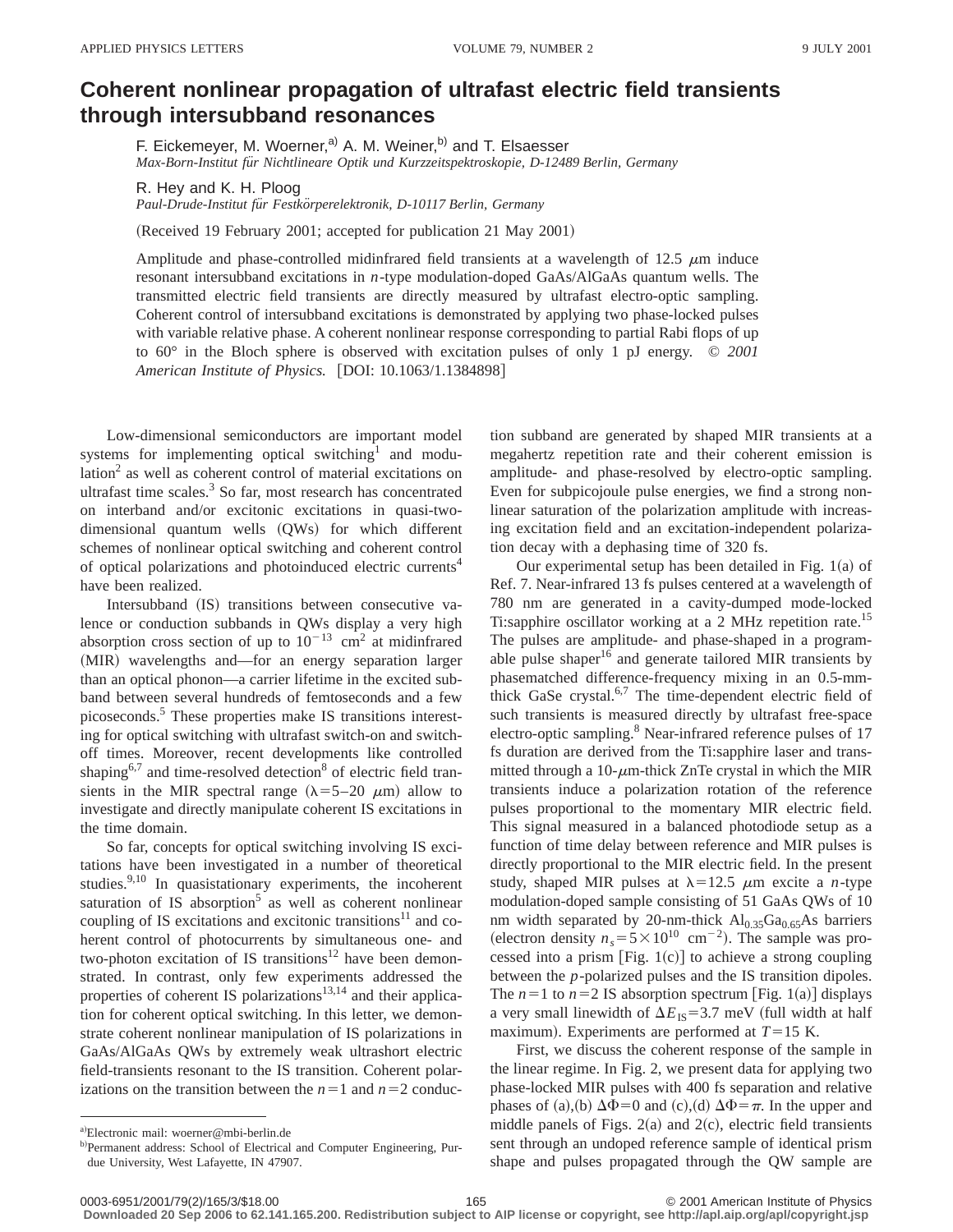

FIG. 1. (a) Intersubband absorption line of *n*-type modulation-doped GaAs/ AlGaAs quantum wells measured with a Fourier-transform spectrometer.  $(b)$ Spectra of two phase-locked MIR pulses with 400 fs separation and relative phases of  $\Delta \Phi$ =0 (dashed line) and  $\Delta \Phi$ = $\pi$  (solid line). (c) Calculated intensity pattern of the standing wave arising close to the right interface of the prism shaped sample due to total internal reflection. In this geometry the electric field and consequently the actual Rabi frequency experienced by the electrons are almost identical for all individual quantum wells.

presented, respectively. In the lower panels, we plot the difference transients which represent the re-emitted free induction decay (FID) of the excited IS transition. For phaselocked pulses with a relative phase  $\Delta \Phi = 0$  [Fig. 2(a)] the coherent polarization created by the second pulse adds to the coherent excitation left from the first pulse resulting in a pronounced prolongation of the FID. Correspondingly, the spectrum of the applied field transient  $\lceil$  dashed line in Fig.  $1(b)$ ] has its maximum at the IS resonance [cf. Fig. 1(a)]. For  $\Delta \Phi = \pi$  [Fig. 2(c)], however, destructive interference between the FIDs induced by the two MIR pulses results in a strong reduction of the amplitude of the coherent IS excitation after the second pulse. In order to compensate for the partial decay of the coherent excitation in response to the first pulse the amplitude of the second excitation pulse has been adjusted to a smaller value. In our experiment [Fig.  $2(c)$ ] we have not achieved a complete cancellation of the two destructively interfering FIDs. The corresponding spectrum of the excitation pulses [solid line: Fig. 1(b)] shows a pronounced dip at the IS resonance.

In Figs.  $2(b)$  and  $2(d)$ , the results of model calculations based on Maxwell–Bloch equations are shown. Such calculations, which will be discussed in more detail below, are in excellent agreement with the data of Figs.  $2(a)$  and  $2(c)$ . Our results clearly demonstrate the feasability of coherent control of IS excitations with subpicosecond dephasing times by weak midinfrared transients. Related techniques have been applied in the near-infrared for a coherent control of excitonic polarizations which is facilitated by the much longer dephasing times of up to 10 ps. $3$ 

Next, we present results for excitation with single MIR transients. Experimental data for small electric field amplitude (linear response) and for stronger excitation are shown in Figs. 3(a) and 3(b), respectively (note the *different* ordinate scales). With increasing amplitude of the exciting electric field, one finds a pronounced saturation of the emitted field strength. Amplitude data as a function of the incoming field are summarized in Fig.  $3(c)$  (symbols). Each circle has **Downloaded 20 Sep 2006 to 62.141.165.200. Redistribution subject to AIP license or copyright, see http://apl.aip.org/apl/copyright.jsp**



FIG. 2. Coherent control of IS excitation using two phase-locked MIR pulses with 400 fs separation and relative phases of  $(a),(b)$   $\Delta \Phi=0$  and (c),(d)  $\Delta \Phi = \pi$ . Each panel shows the incident pulses (upper traces), the pulses sent through the quantum well sample (middle traces), and the respective difference (lower traces) being the reemitted FID of the coherent IS polarization. Left panels: Electric field transients obtained with ultrafast electro-optic sampling. Right panels: Model calculations based on Maxwell–Bloch equations.

been measured in an independent experiment. We want to stress the fact that the observed nonlinearity corresponds to an excitation of  $\approx$ 30% of  $(n=1)$  electrons to the  $(n=2)$  subband and is caused by *extremely weak* excitation pulses with energies of  $\leq 1$  pJ.

In contrast to the saturation of the FID amplitude, the decay time of the coherent reemission of approximately 300 fs shows only minor changes with increasing excitation field. This behavior is in very good agreement with recent fourwave-mixing experiments performed with the same sample. $17$  Such measurements give a decay time of the macroscopic IS polarization of  $T_2$ =320 fs which remains unchanged for excitation densities between 0.5% and 30% of the total electron concentration. An analysis of the timeresolved four-wave-mixing signal demonstrates a predominant homogeneous broadening of the IS transition [Fig.  $1(a)$ ] with a linewidth of 3.7 meV fully accounted for by the measured  $T_2$  value. Consequently, the coherent reemission studied here exhibits a decay determined by  $T_2$ . In MIR pumpprobe experiments a population relaxation time of  $T_1 = 550$  fs was determined.<sup>17</sup>

The experimental results were analyzed by model calculations using the Maxwell–Bloch equations for independent homogeneously broadened two-level systems. This single particle approach is appropriate as both subband nonparabo-